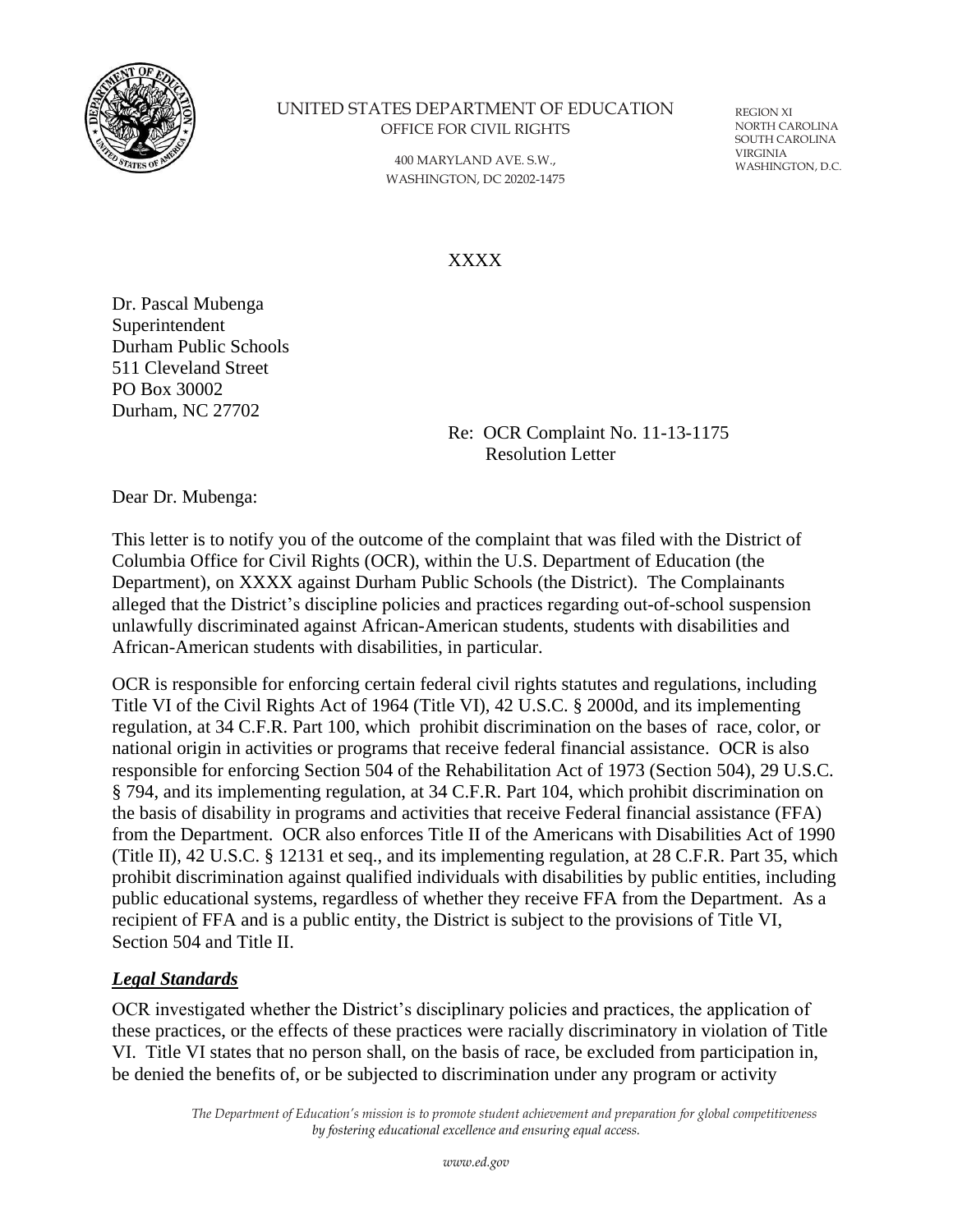### Page 2 of 13 – OCR Complaint No. 11-13-1175

operated by a recipient of Federal financial assistance. Title VI also prohibits a recipient, on the ground of race, color, or national origin, from denying an individual any service or benefit provided under the recipient's program; providing any service or benefit that is different from that provided to others under the program; or subjecting an individual to separate treatment in any matter related to the receipt of any service or benefit. In addition, a recipient, may not, directly or through contractual or other arrangements, utilize methods of administration which have the effect of subjecting individuals to discrimination because of their race, color, or national origin, or have the effect of defeating or substantially impairing accomplishment of the objectives of the program as respect individuals of a particular race, color, or national origin.

Title VI prohibits districts from intentionally disciplining students differently based on race. Enforcement of a rule or application in a discriminatory manner is prohibited intentional discrimination. When similarly-situated students of different races are disciplined differently for the same offense, discrimination can be the only reasonable explanation for the different treatment. Intentional discrimination in the administration of student discipline can take many forms, however, and can be proven even without the existence of a similarly-situated student. Additionally, a school's adoption of a facially-neutral policy with the intent to target certain races is prohibited intentional discrimination.

Title VI also protects students even if a school contracts or arranges for entities, over which it exercises some control, to be responsible for aspect of a school's student safety or student discipline program. Schools cannot divest themselves of responsibility for the nondiscriminatory administration of school safety and student discipline by relying on school resource officers, school district police officers, "contract" law enforcement companies or other contractors or law enforcement personnel over whom the school can exercise some control.

In addition to different treatment of students based on race, districts violate Federal law when they implement facially neutral policies or practices that, although not adopted with the intent to discriminate, nonetheless have an unjustified effect of discriminating against students on the basis of race.

OCR also investigated whether the District's disciplinary practices discriminated against students with disabilities. As stated above, Section 504 prohibits disability discrimination by recipients of Federal financial assistance, and Title II prohibits disability discrimination by public entities, including public school districts, in their services, programs, and activities. 29 U.S.C. § 794; 42 U.S.C. §§ 12131 et seq. Similar to Title VI, the Section 504 implementing regulation, at 34 C.F.R. § 104.4, provides that students with disabilities shall not, on the basis of disability, be excluded from participation in, be denied the benefits of, be afforded an opportunity that is not equal to that afforded others, or otherwise be subjected to discrimination. The regulation further provides that a recipient may not otherwise limit an individual in the enjoyment of any right, privilege, advantage, or opportunity enjoyed by others receiving an aid, benefit, or service because of disability. Section 504 and Title II and their implementing regulations also provide certain protections when students with disabilities are disciplined.

#### *Investigation*

In order to investigate this complaint, OCR reviewed documentation provided by the Complainants and the District. OCR also conducted an onsite visit to the District in December 2013. During that onsite, OCR visited four high schools, two middle schools, and the alternative school. At each school, OCR interviewed the principal, assistant principals, Positive Behavior Intervention and Supports (PBIS) coordinators, and special education coordinators. OCR also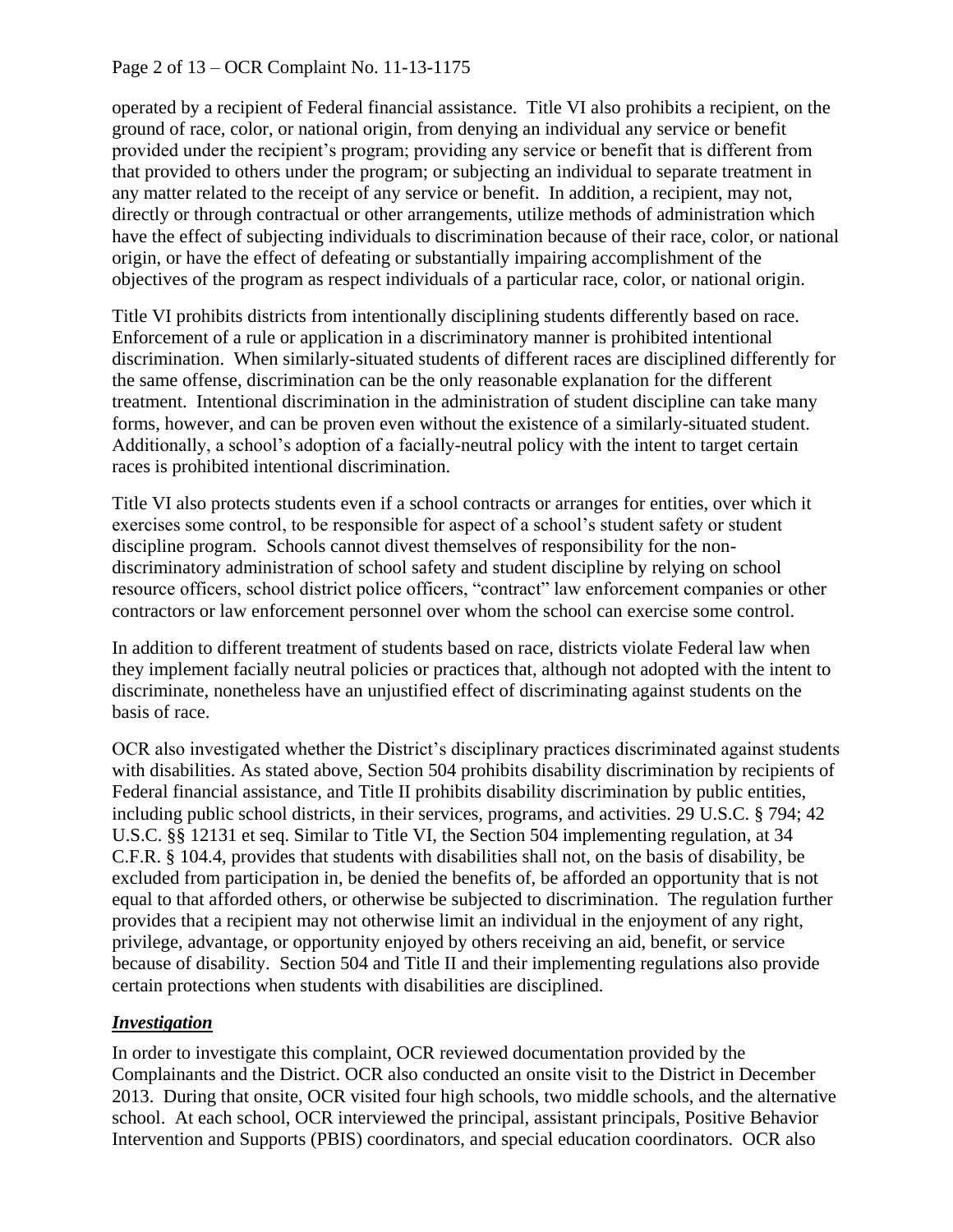### Page 3 of 13 – OCR Complaint No. 11-13-1175

interviewed District personnel, including the District's Superintendent, Assistant Superintendent of Student, Family and Community Services, PBIS Coordinator, Coordinator of the Second Chance Academy, Director of Accountability Programs, Long Term Suspension Hearing Panel Facilitator, Director of Student Assignment, Coordinator of Preventive Services, Executive Director for Exceptional Children's Services, Director of Student Services, and Short-Term Suspension Intervention Coordinator. OCR staff also interviewed the School Resource Officer (SRO) Coordinator from the Durham County Sherriff's Office. OCR also attended a community meeting hosted by the District, where community members, parents, school administrators, teachers and other interested parties discussed the District's discipline rates and disparities and strategies to reduce those disparities.

Prior to the completion of OCR's investigation, the District, through counsel, expressed an interest in resolving this complaint through a Voluntary Resolution Agreement. In accordance with OCR case processing procedures<sup>1</sup>, a complaint may be resolved at any time when, before the conclusion of an investigation, the recipient expresses an interest in resolving the complaint. Based on the commitments the District has made in the attached agreement, OCR has determined that it is appropriate to close the investigation phase of this complaint. OCR's findings to date are discussed in further detail below.

#### *Overview of the District*

For the 2012-2013 school year, XXXX, the District operated 53 schools, including 11 middle schools and 12 high schools, along with an alternative school which served middle and high school students. The District had 33,086 students enrolled with over 9,800 students in high school, over 7,000 students in middle school and over 15,800 students in elementary school. The student population was: 51% African American; 24% Hispanic; 19% White; 3% Multiracial; and 2% Asian. Students with disabilities represented approximately 14% of District students. Currently, the District continues to operate 53 schools with approximately 33,500 students, and a similar racial composition.

## *CRDC Discipline Data*

 $\overline{\phantom{a}}$ 

According to the 2013-2014 CRDC data<sup>2</sup>, the District reported that approximately 2,350 students received OSS, a decrease of approximately 29% from the 2011-2012 school year. However, disparities in suspension rates between African-American and White students, and between students with and without disabilities, remained. African-American students, who made up 49.5% of the District, represented 77.7% of the students who received OSS. White students represented 18.9% of the population while representing only 4.9% of the students who received OSS. According to that data, 10.9% of African-American students were suspended, a decline of over three percentage points from earlier years. However, African-American students were 6.1 times more likely to be suspended than White students, who were suspended at a rate of only 1.8%. The suspension rate for students with disabilities also declined to 13.2%, but students with disabilities were still 2.2 times more likely to be suspended than students without disabilities and 3.1 times more likely to receive multiple suspensions.

<sup>&</sup>lt;sup>1</sup> OCR Case Processing Manual, Article III, Section 302

<sup>&</sup>lt;sup>2</sup> Due to limitations of the CRDC data, OSS data for racial groups does not include students with disabilities who received services under Section 504 but were not eligible under IDEA.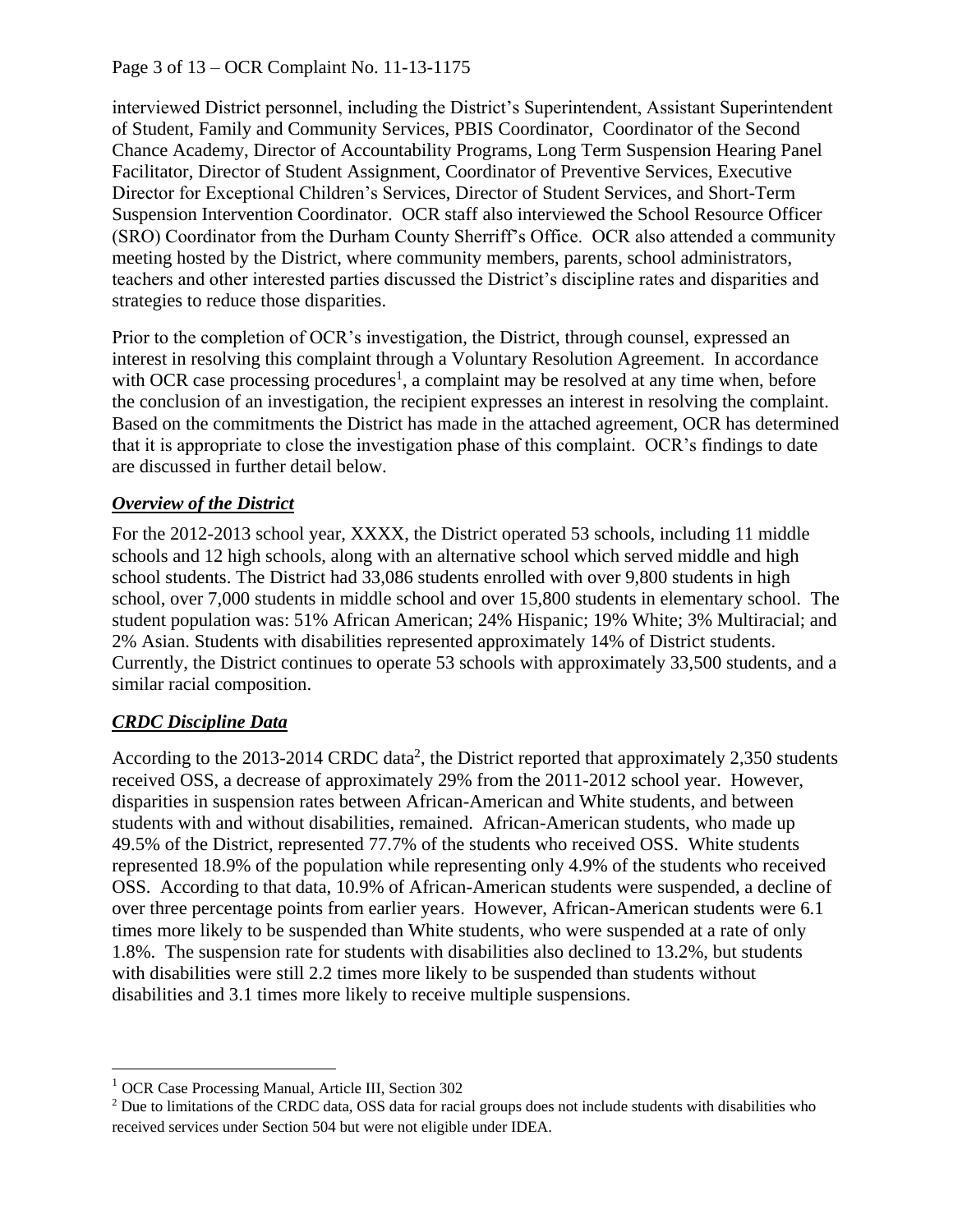### *Overview of the District's Disciplinary Policies and Practices*

### *District's Data Collection*

In the District, discipline data is recorded and reported annually to the state of North Carolina through the PowerSchool program. Schools are required to report information related to suspensions, expulsions, alternative learning programs, and acts of crime and violence. North Carolina law requires that certain school-based offenses be reported to law enforcement immediately, including: homicides; assaults resulting in serious bodily injury; assaults involving use of a weapon; rapes; sexual offenses; sexual assaults; kidnapping; robbery with a dangerous weapon; and, taking indecent liberties with a minor. In addition, North Carolina Department of Public Instruction requires that data for all suspensions and expulsions be entered into PowerSchool. District administrators reported that the District relies solely on its electronic database for its official recordkeeping, while some schools do continue to use the paper forms for discipline referrals. At each school OCR visited, administrators reported that paper referrals drafted by teachers or other school staff are typed verbatim into the PowerSchool system, including all narrative information provided.

During OCR's December 2013 onsite visit, OCR staff inquired about the data collection procedures for each school. Generally, only those infractions that resulted in exclusion from the school environment, or exclusionary discipline, were reported in PowerSchool, although OCR's review of the District's data showed that some schools did report lower level offenses in PowerSchool. Schools reported that cell phone infractions, including confiscation of the phone or detentions, were not entered into PowerSchool, unless it was a repeated infraction that resulted in ISS or OSS. The same was true for truancy or lateness that did not result in ISS or OSS. OCR found that this was consistent with the District's data.

## *Board of Education/District-wide Policies*

 $\overline{\phantom{a}}$ 

For the 2011-2012 through the 2014-2015 school years, the District's policies and procedures regarding student discipline were codified in District Policy Series 4300, including the Code of Student Conduct (the Code), which enumerated the different offenses and their levels. Policy 4301 listed five levels of offenses with Level 1 offenses considered the least severe and Level 5 the most severe offenses. The Code listed 35 offenses grouped into these five levels. Of note within the District's policies, principals had the authority to suspend a student for 10 days or less or recommend long-term suspension  $(LTS)^3$  or expulsion of a student following the procedure outlined in District Policy 4303: Suspension and Expulsion. Teachers and other school members did not have the authority to suspend students or permanently exclude a student from the classroom, but had the authority to refer a student for discipline. Only the Superintendent (or a designee) had the authority to impose a LTS, although a principal could make a recommendation to the Superintendent for a LTS. These recommendations were then sent to a hearing panel for review and the Superintendent or the Superintendent's designee was the final authority in these cases. According to District Policy 4303.7, only the Board of Education could permanently expel a student fourteen years of age or older whose behavior "indicates that the student's continued presence in school constitutes a clear threat to the safety of other students or employees."

In this Code of Conduct, the District had a number of lower level infractions that could result in exclusionary discipline, especially if the lower level infractions were repeated. These included:

<sup>3</sup> Long-term Suspension or LTS is defined as a suspension in excess of 10 days for a single infraction.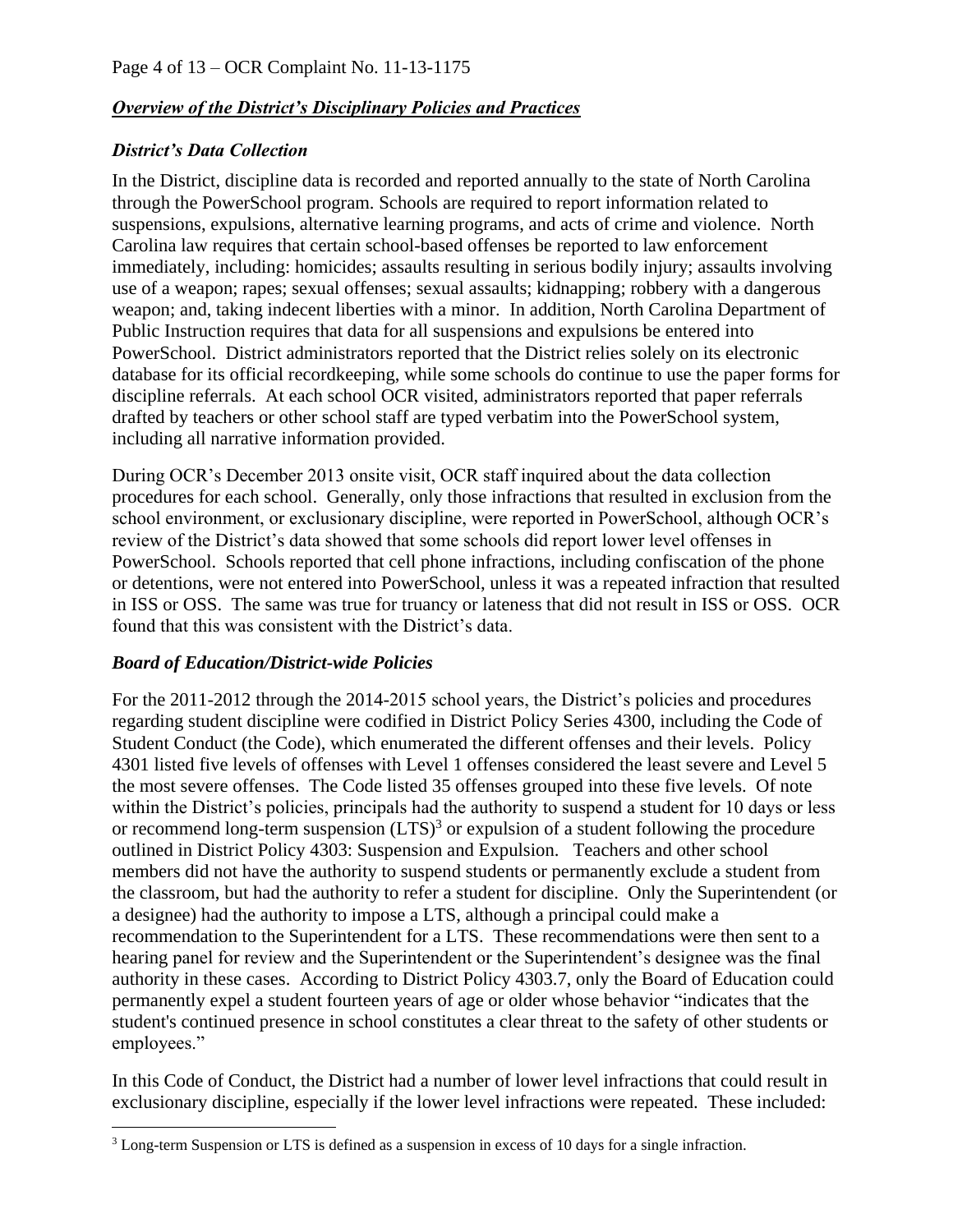#### Page 5 of 13 – OCR Complaint No. 11-13-1175

cell phone violations; truancy/attendance issues; dress code violations; and bus violations (although these consequences typically involved suspension from the use of bus transportation). For example, during the 2011-2012 school year, there were over 600 incidents involving a student receiving a short-term suspension (10 days or less) for Attendance/Truancy-related issues.<sup>4</sup> Among those incidents, over 400 involved African American students (66%) and approximately 131 involved students with disabilities (21%).<sup>5</sup> During the same school year, over 1,800 disciplinary incidents involved students receiving OSS for Noncompliance with School Rules or Noncompliance with Directions, offenses which the District's Code of Conduct defined as Level 1 offenses. Among those incidents, over 1,400 involved African American students (approximately 79%) and over 500 incidents involved students with disabilities (approximately 28%). During OCR's December 2013 site visit, several school administrators reported that other repeated lower level infractions can result in exclusionary discipline, including repeated instances of disrespect or the use of profanity or inappropriate language. OCR notes that at least one administrator stated that the use of inappropriate language for a first time offense also could result in OSS.

#### *Revised Code of Conduct – 2015-2016 school year*

During the course of this investigation, the District revised its Code of Conduct. This decision was made following multiple community and board meetings and in consultation with a panel of community members and District employees. In February 2016, the District entered the final stages of adopting a revised Code of Conduct. OCR reviewed the revised Code of Conduct that was approved by the Board of Education on February 29, 2016. Generally, this revised Code of Conduct created two sets of conduct rules, one for elementary schools and another for middle and high schools, and eliminated the use of out-of-school suspensions for selected infractions.

The revised Code of Conduct retained the levels of infractions, with Level 1 being the least severe and Level V being the most severe. At the middle/high school level, Level I is the least serious category of disciplinary rules, divided into Level I.A, and Level I.B. Level I.A rule violations may result in in-school interventions and/or in-school disciplinary consequences only (the Code states they may not result in out-of-school suspension) while Level I.B rule violations should result in in-school interventions and/or in-school disciplinary consequences. These infractions include violations of the Electronic Devices policy, dress code violations, attendance infractions, minor disruptive behavior, noncompliance with directions or rules and inappropriate language. Level II rule violations involve more serious misconduct that may warrant in-school interventions, in-school disciplinary consequences, and/or short-term suspension of up to ten (10) days. These infractions include bullying/harassment, threats, fighting and "serious disruptive behavior" (the Code notes that this includes disruptions that threaten the safety of students, staff or others). Level III violations are more severe in nature and may support longterm suspension. These infractions include assault, lower level weapon and drug offenses, and gang activity. Level IV rule violations involve "firearms" or "destructive devices" as defined by North Carolina statute and compromise the safety and welfare of students and staff. Level V allows for expulsion of a student, as provided by state statute, for a violation of the Code of Conduct, if the student is fourteen years of age or older and the student's behavior demonstrates that that his/her continued presence in school constitutes a clear threat to the safety of other

 $\overline{\phantom{a}}$ <sup>4</sup> This number includes duplicated student counts, meaning all infractions, including multiple infractions by the same student, are included.

<sup>&</sup>lt;sup>5</sup> Note that, as stated above, the District's population was approximately 51% African American and students with disabilities represented approximately 14% of the population overall.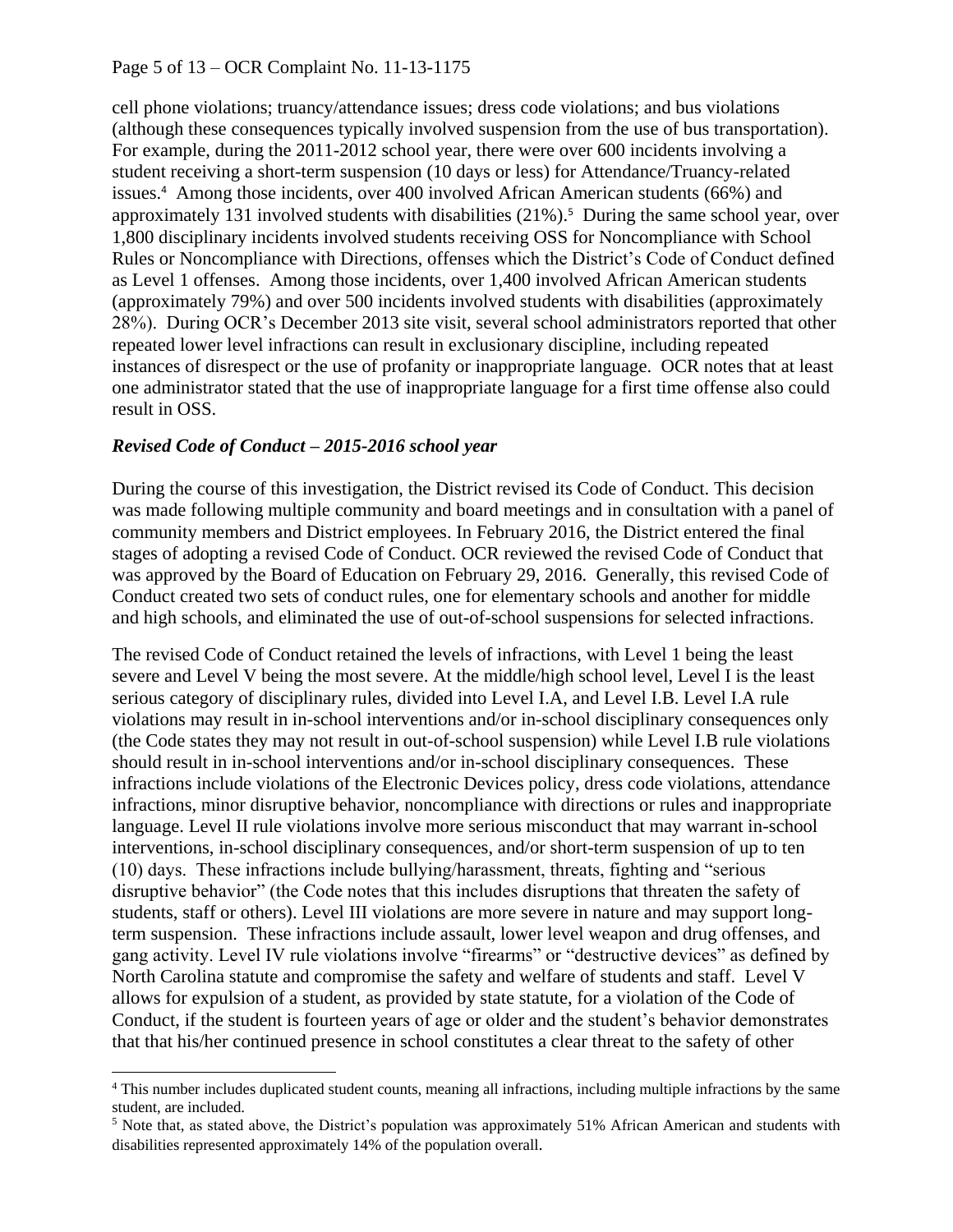#### Page 6 of 13 – OCR Complaint No. 11-13-1175

students or employees and the Board determines that there is no appropriate alternative education program. Additionally, any student who is a registered sex offender under N.C. General Statute 14-208 may be expelled consistent with state law.

A significant difference between the elementary and middle/high school codes is that the elementary code has retained Levels I.A, I.B., and I.C. The elementary school code classifies Level I.A as violations that only allow in-school interventions and consequences. Levels I.B and I.C urge in-school consequences as well, but allow for two and five day out-of-school suspension, respectively, in appropriate circumstances. Cheating, falsification, and gambling are the only Level I.B infractions at the elementary school level. Also of note, the infraction for serious disruptive behavior is a Level II infraction in the middle and high school code, but a Level I.C infraction in the elementary code.

Most importantly, the new Code of Conduct does not allow for out-of-school suspension for any student for lower level infractions, including: plagiarism, possession of electronic devices that are not considered weapons, student dress code infractions, minor disruptive behavior, and attendance infractions. These infractions are all now included in Level I.A of the codes. OCR notes that the revised Code of Conduct was implemented immediately upon passage by the Board of Education in February 2016.

### *Alternative Education Program - Lakeview*

The District operates an alternative school - Lakeview School. For the 2012-2013 school year, 118 students were enrolled at Lakeview, 93 of which were African American (79%). 11 White students (9%) were enrolled at Lakeview during the same period. Regarding students with disabilities, District data indicates that 76 students with disabilities were enrolled at Lakeview during the 2012-2013 school year. Students may be placed at Lakeview either through the Office of Student Assignment, through a school-based referral or as an alternative to an LTS. The Office of Student Assignment can place a student at the school if the student was on LTS or in an alternative school in his or her previous district, is coming from a juvenile justice placement, or is identified as a special education student eligible for LTS in the District. A principal may refer a student for placement at Lakeview but the Superintendent must approve the referral. A student may also be placed at Lakeview pending criminal charges. The District operates additional alternative discipline programs, including the Second Chance Academy and a Short-Term Intervention Program at Lakeview School.

#### *School Resource Officers (SROs)*

The Sherriff of Durham County, in conjunction with the City of Durham, provided SROs to the District. During the December 2013 onsite, OCR staff interviewed the SRO Coordinator (SROC) for the District and he reported the following information: SROs primarily are responsible for processing serious infractions or criminal matters, including those offenses that are required to be reported to law enforcement (described above). In addition to processing these offenses, SROs do patrol the hallways of their assigned schools and respond to requests for assistance in classrooms from teachers or administrators. The SROC reported that SROs attempt to deescalate matters that are not criminal and try not to get involved in school discipline matters. However, there have been incidents where an SRO responded to a request for assistance regarding a discipline matter that resulted in the arrest of a student for failing to comply with the officer's instruction (the SROC reported that this does not happen often).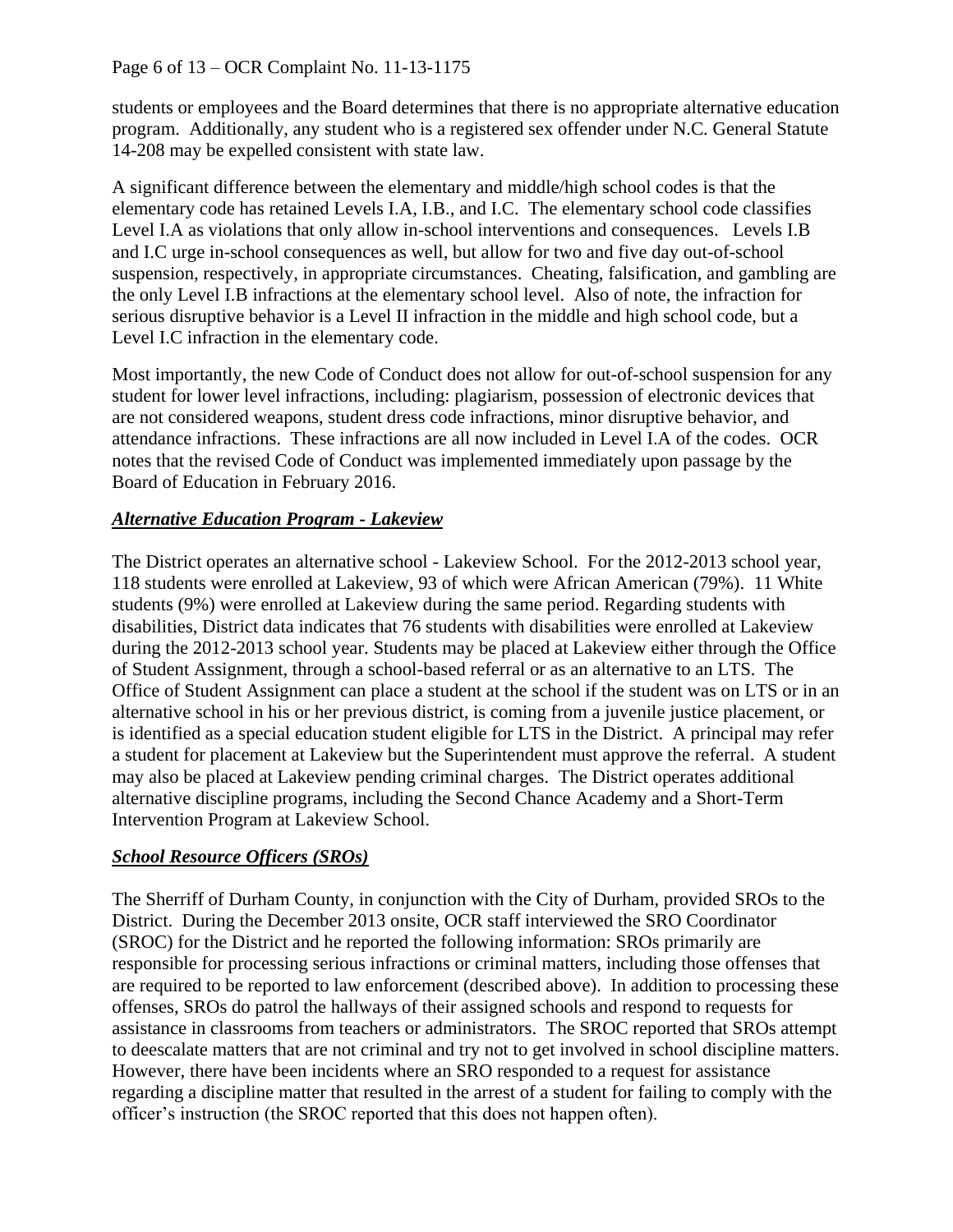Regarding SRO training, the SROC reported that the 25 SROs assigned to the District attend a week-long course each summer specifically for SROs. In addition to the summer training, the SROC reported that SROs meet twice per month in the morning before the start of the school day and discuss SRO-related issues. SROs also host internal training sessions where they review scenarios and set policies and procedures for the school year. With respect to involvement with students, the SROC stated that SROs are trained to assist administrators and school personnel but only "step in" when necessary.

OCR reviewed the District's data related to school-based arrests and found that 346 students were arrested during the 2011-2012 school year. Among those students, 242 were African American (70%) and 23 were White (7%). The infractions included: Possession of a Weapon/Controlled Substance/Alcohol; Assault; Fighting; Robbery/Larceny; Disorderly Conduct; Drugs; Compliance with School Rules/Directions; Truancy; and Verbal Abuse of Staff. OCR also notes that, among that group, 24 students with disabilities were arrested during the 2011-2012 school year. 20 were African American and one was White.

#### *Information Obtained from Durham Community*

During the 2013-2014 school year, the District held community meetings to give the Durham community the opportunity to discuss their discipline-related concerns. OCR staff attended one such meeting and observed District personnel reporting discipline statistics and information to the community, including the existence of racial disparities present in the discipline statistics, and programmatic supports that were being implemented within the District, including PBIS, anti-bullying strategies and the analysis of school-level discipline data. District staff subsequently facilitated discussions within smaller groups of attendees concerning the following discussion points: (1) school staff, parent and community involvement; (2) student interventions; (3) training and student services; and (4) discipline policy and practices. OCR reviewed the responses documented by the groups and observed several groups conducting discussions. OCR notes that the meetings were well-attended and, at the meeting observed by OCR staff, over 100 community members attended the event. Per OCR observations, group members were very engaged and provided honest and thoughtful input on each topic.

In March 2014, the District received comments from the community that some community members did not prefer the format of the community meetings because: (1) discussion was limited to the discussion points selected by the District; (2) the time allotted to discuss the topics was limited by the District; and (3) community members preferred a more open format to discuss their concerns and hear the concerns of other community members. In response to this concern, the District organized an additional community meeting in a "public hearing" format, in which community members were permitted to discuss whatever concerns related to discipline they wanted to address. According to the Complainants, who provided information about the community meetings, this format was preferable for some members of the community and was well attended. The District reported to OCR that this information would also be compiled and presented to the School Board and the community, along with the information discussed in the other community meetings.

OCR also notes that the District continued community engagement activities with key stakeholders through the current (2017-2018) school year. The Complainants reported that the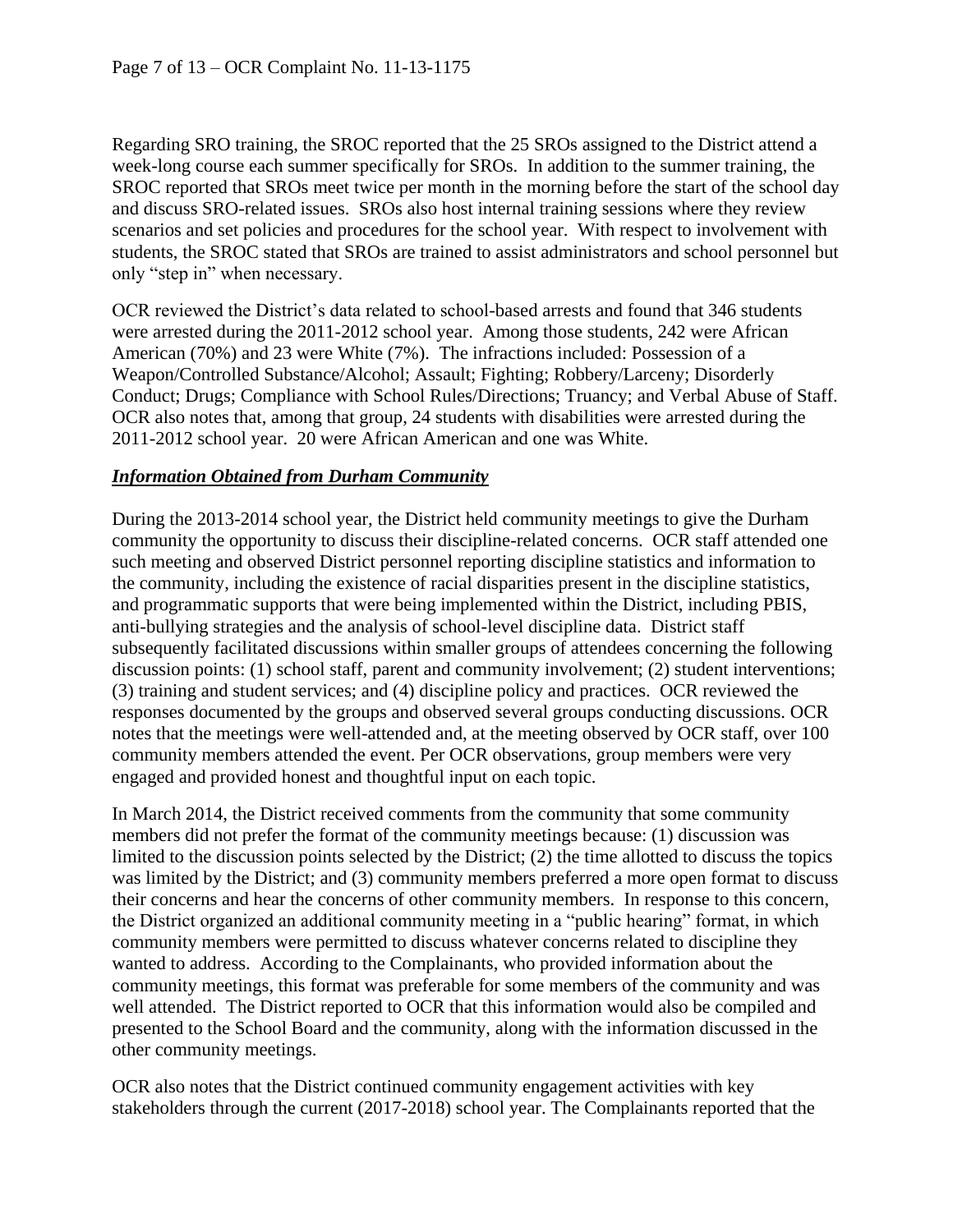#### Page 8 of 13 – OCR Complaint No. 11-13-1175

District continued to hold community events and discuss the issues of discipline with key stakeholders, including holding community events and responding to community concerns.

#### *Statistical Discipline Data*

During the 2011-12 academic year, there were approximately 2,000 high school students involved in disciplinary incidents<sup>6</sup> and approximately 1,750 middle school students. There were approximately 750 elementary school students involved in disciplinary incidents. These incidents resulted in over 2,300 students receiving an OSS for a first time offense: over 1,250 high school students, 575 middle school students, and over 450 elementary school students. African-American students were overrepresented in discipline generally, representing 72% of the students who received disciplinary sanctions while representing 51% of the student population. White students generally were underrepresented in discipline, constituting 19% of the population but only received approximately 8% of discipline sanctions.

OCR analyzed the 2011-2012 discipline data for middle and high school students. Suspensions for these students' first offenses totaled 8,457 days of OSS and 2,815 occurrences of ISS.<sup>7</sup> African American students received 6,844 days of OSS for first offenses while White students received 503 days of OSS. The average length of suspension for all students who received an OSS for a first offense was 3.7 days. Among all students, there is no evidence that African American students were suspended for longer periods of time on average than White students for their first offense, even though African American students were suspended more often than White students (based on their percentage of the student population).

As previously stated, infractions that do not result in exclusionary discipline are often not "tracked" by the District or an individual school.<sup>8</sup> The District has adopted a PBIS program to be implemented in each school in the District. In some cases, the programs at different schools mandate various steps to be completed prior to issuing a referral (including parent contact and conferences with the student) but does not often document those steps. Schools with detention programs reported that detention information is not always entered into PowerSchool.

African American students were disciplined at a rate disproportionate to their percentage of the population among most offenses, both subjective and objective. OCR notes that the overrepresentation of African American students was more pronounced in subjective offense categories that required the referring authority to exercise discretion of judgment regarding the offense. African American students were also overrepresented in offenses considered less subjective; however, the differences were larger and more consistent among subjective offenses, including Noncompliance with School Rules, Disruption of School and Intimidation of Staff and Students. White students were disproportionately disciplined for only two offenses – Smoking and Plagiarism.

#### *Discipline of Students with Disabilities (or EC students)*

 $\overline{\phantom{a}}$ <sup>6</sup> This is an unduplicated offense number, meaning OCR only considered the first infraction committed by each student.

<sup>7</sup> This includes students who were issued a specific number of periods of ISS and students who received a full day of ISS.

<sup>8</sup> However, some schools do have a process for ensuring that interventions are implemented prior to a teacher giving a student a referral for a discipline infraction. For example, at one middle school, teachers were provided a flow chart that described interventions that should be used prior to a discipline referral.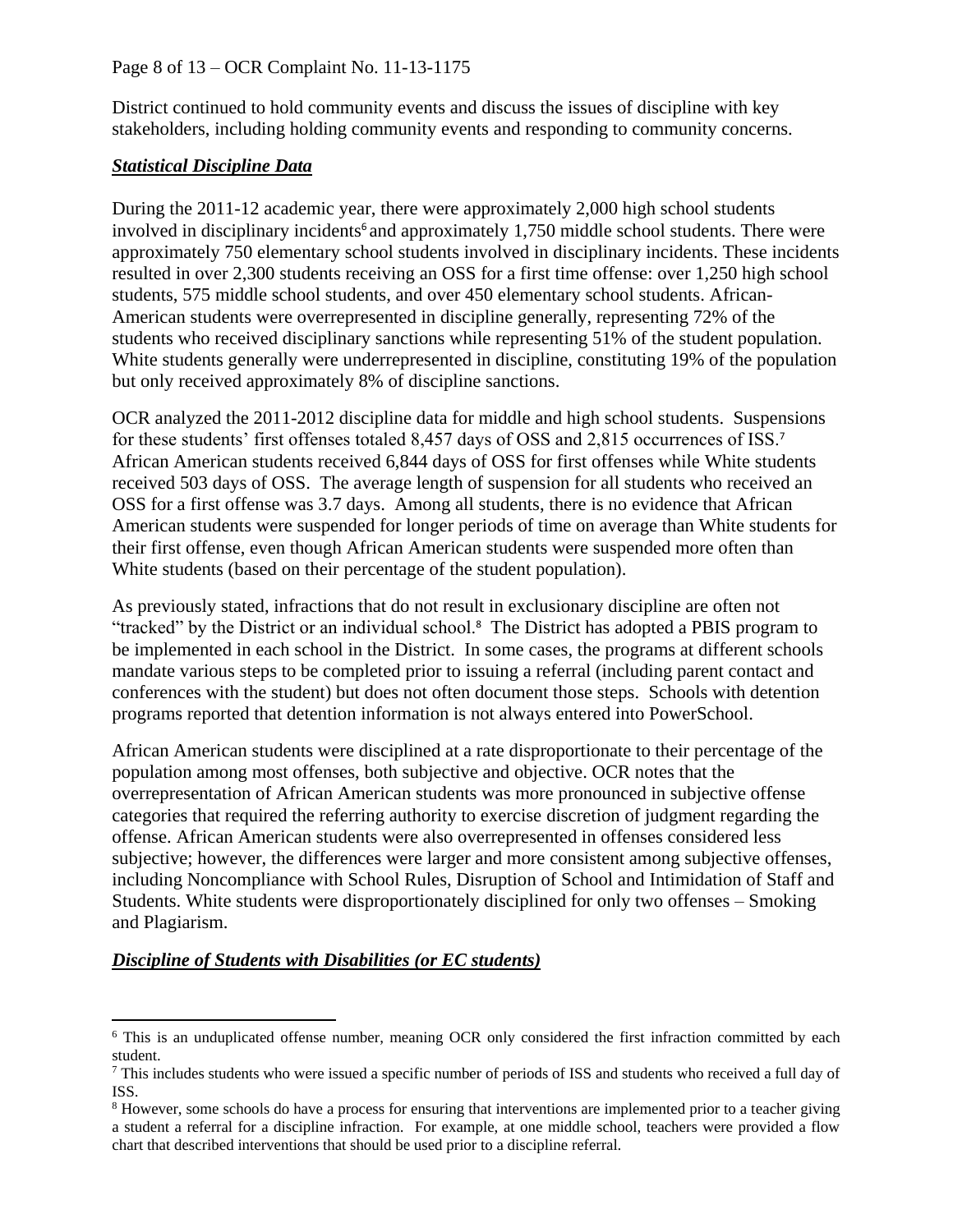#### Page 9 of 13 – OCR Complaint No. 11-13-1175

As stated above, the Complainants also alleged that the District's discipline policies and practices regarding out-of-school suspension unlawfully discriminate against students with disabilities and African-American students with disabilities, in particular. According to the District's enrollment for its Exceptional Children Program (ECP), for the 2011-2012 school year, students with disabilities represented approximately 13.5% of the District's population, including approximately 4,374 students.

OCR interviewed numerous District and School personnel regarding the discipline of EC students in the District. Most schools reported that the discipline of EC students is handled by the same administrator that handles discipline for non-EC population, whether by grade level or portion of the alphabet. Moreover, an EC Facilitator for two schools reported that administrators do not typically involve her in decisions concerning alternatives to suspension for EC students. School administrators acknowledged the challenges of disciplining EC students during interviews with OCR. For example, one administrator explained that students with severe emotional disabilities who, in middle schools across the county, are kept in smaller, more sheltered environments (e.g., smaller class sizes, limited number of teachers, lack of transitions between classes) often have difficulty once they transition to high school since the controlled environment of middle school had been removed. Another administrator commented that, often, middle schools use behavior plans with students that did not transition with the student to high school or could not be effectively administered in high school. Another administrator reported that the designation of "Other Heath Impaired" in student files often leaves schools unprepared for dealing with a student's particular behavioral concerns, as this designation is used for Attention Deficit, Serious Emotional Disability, Oppositional Defiant Disorder, and other categories of disabilities impacting behavior. An administrator explained that students may be violating the discipline policy because their basic needs are not being met, they have problems accessing the curriculum, or they are frustrated with their school work. Specifically, an administrator noted that EC case managers and teachers are in short supply, the EC facilitator is not present every day, there are vacancies for positions supporting EC students, and there is a waiting list for consultants "a mile long." The administrator further noted that, at the state level, it is acceptable to have 40 EC students in one class, which impacts the behavior of students in the classroom. Interviewees familiar with the procedures at Lakeview noted anecdotally that a significant portion of students placed at the alternative school are EC students and meetings are required to be coordinated between Lakeview staff and the student's home school each time a placement is made. Staff emphasized that many EC students have already exceeded 10 days of suspension by the time they are placed at Lakeview and this causes procedural challenges. Another administrator noted that the availability of documentation in a student's EC file often causes challenges. Finally, the SROC reported that SROs responding to incidents in schools often do not have EC-related information that would assist officers in resolving or deescalating a situation, including those officers who do not regularly interact with a particular student (or are not responding to a request for assistance from the EC classroom).

OCR reviewed the discipline statistics provided by the District regarding students with disabilities and discipline and found that the statistics support the Complainant's allegations of an overrepresentation of students with disabilities in discipline. Of the over 4,500 students who were issued a disciplinary referral for the 2011-2012 school year, over 950 were students with disabilities. While EC students represented approximately 14% of the population, EC students represented approximately 21% of the students receiving disciplinary referrals. When OCR considered the over 11,000 infractions committed by all students, including each infraction a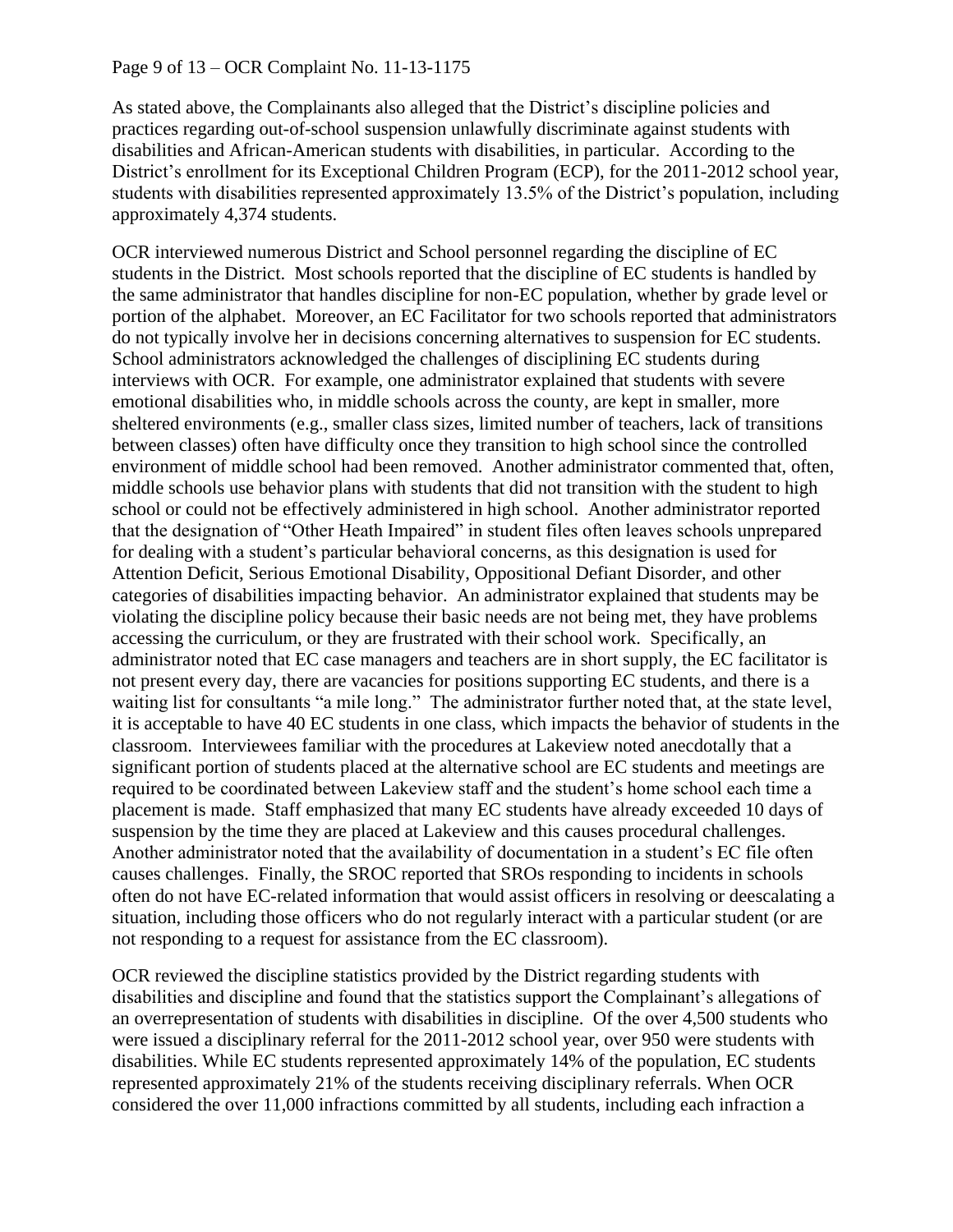Page 10 of 13 – OCR Complaint No. 11-13-1175

student committed, EC students were involved in over 2,950 of these incidents (representing approximately 27% of all infractions committed in the District).

There were 953 first-time discipline incidents involving students with disabilities from a total of 4,597 incidents among all students (21%). Of the 953 students with disabilities who were disciplined, 749 were African American (79%) and 72 of these students were White (8%). These students received a total of 2,375 days (for the first offense) and the average suspension length was 4.3 days OSS. OCR notes that the average length of suspension for White students with disabilities was 2.6 days while the average days of suspension for African American students with disabilities was 4.5 days. Among the 2,950 offenses committed by students with disabilities, the majority involved the following infractions: Noncompliance with Directions/School Rules; Disorderly Conduct; Fighting; and Truancy.

#### *The District's Proactive Measures to Address Discipline Disparities*

Prior to its notification of this complaint and throughout the investigation of the complaint, the District began taking significant steps to address its discipline rates and disparities. First, the District created a "Behavior Framework and Alternative to Suspension" document that clearly enumerates a number of alternatives to suspension to be used at all District schools. The document also lists community services available to students who are serving suspensions and provides guidance to administrators on the expected consequences students should receive for certain infractions. The District began closely monitoring its discipline-related data and the District's Area Superintendents began meeting monthly with school principals to review the data and compare the suspensions rates to the previous school year's rates. The District expanded the use of its "Early Warning Tracking System", which identifies students for supplemental services based on various factors, including discipline referrals, attendance issues and grades. The District has increased its focus on PBIS and has increased the training and emphasis on the program at each of the schools in the District within the last three years. School personnel interviewed by OCR, including school-level EC Facilitators were able to articulate the new system of referring students to intervention teams for various reasons, including increases in disciplinary infractions. The District introduced alternative programs for students receiving suspensions, including the Second Chance Academy for middle school students (discussed above). The District also cited a number of community-based organizations with which it is partnering to provide support services to struggling students. As noted above, the District also conducted multiple community meetings to discuss the community's views on discipline.

In addition, during OCR's investigation, the District hired an outside consultant to analyze its 2012-2013 discipline data. The District received a report, dated August 1, 2014, from the consultant on the use of OSS in the District. The District then shared information about the report with the Durham community, including posting information about the report and its findings on its website. The report analyzed the use of OSS as a disciplinary sanction in the District for the 2012-2013 school year and focused on disparities in the application of OSS by race and disability status.<sup>9</sup> OCR reviewed the report and found that the report included a thorough and in-depth analysis of the District's 2012-2013 discipline data, including considerations of race and disability status. OCR notes that the District initiated this report

 $\overline{a}$ 

<sup>9</sup> The report does not examine the use of other types of exclusionary discipline such as expulsion or In School Suspension.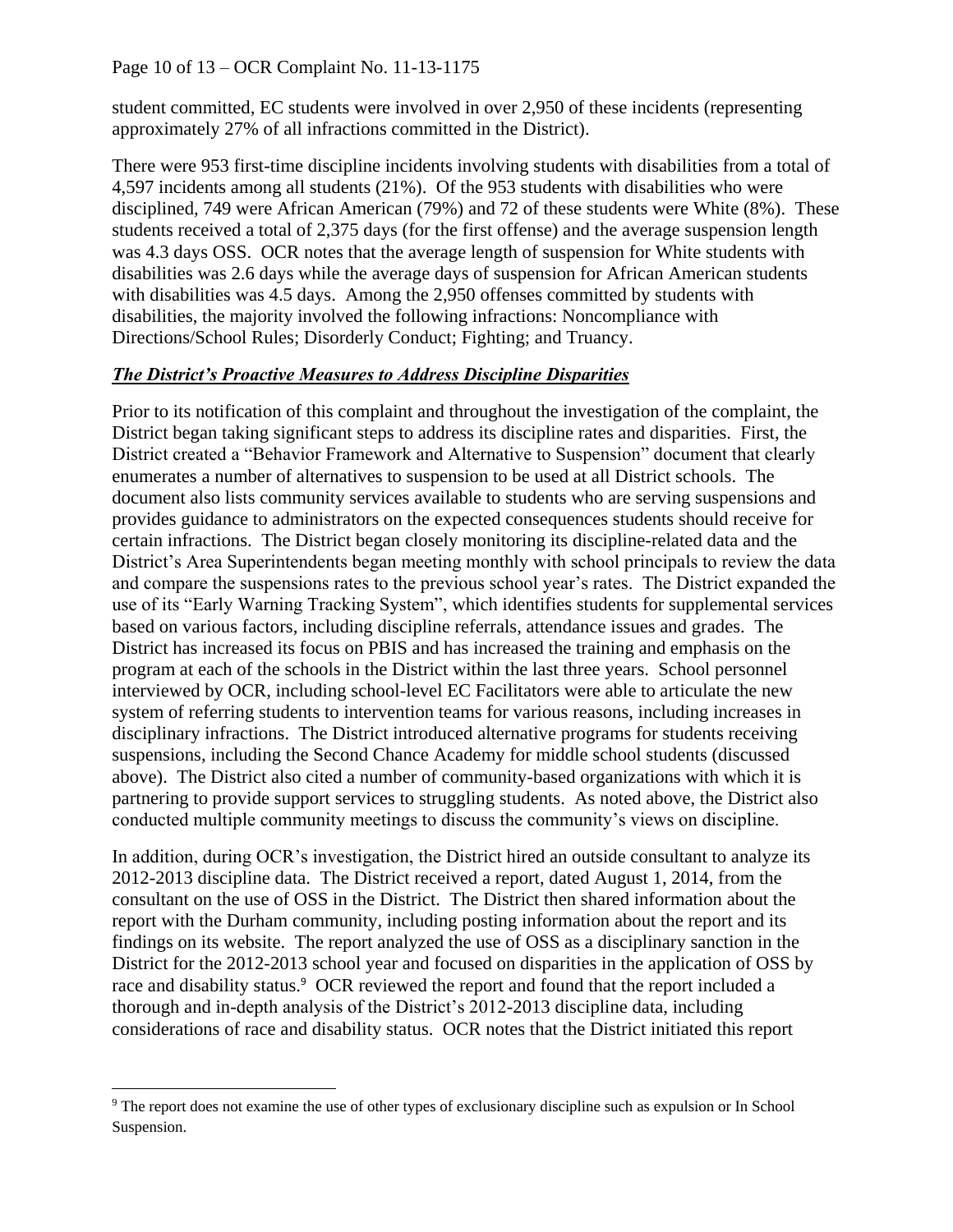Page 11 of 13 – OCR Complaint No. 11-13-1175

independent of OCR's involvement and OCR was impressed with the scope of and detailed analysis included in the report.

OCR notes that the report supports OCR's overall analysis and conclusions regarding the District's OSS data. Specifically, the report notes that African American students and students with disabilities were over-represented in the District's OSS data. African American students were nearly 10 times more likely to receive an OSS than White students. Students with disabilities were more than 6 times more likely to receive an OSS than students without disabilities. Further, African-American students were over-represented among students referred for almost every category of offense in the District's Code of Conduct.

Specifically, the report found as follows:

- Severe offenses account for only 3% of incidents referred across the District.
- The most common infraction for which consequences were issued was Disorderly Conduct. The total number of referrals for Disorderly Conduct exceeded the sum of the top 15 most severe offense categories combined. Each day of the 185-day school year, an average of 14 students were referred for Disorderly Conduct. This infraction accounted for 3,600 lost days of instruction, which was 15% of the District-wide total.
- Schools serving the most economically disadvantaged populations were not the schools most reliant on OSS. The schools with the highest suspension rates had free and reduced lunch participation rates somewhere around the District's average. The least disadvantaged schools in the District did not use OSS frequently.

The report also analyzed differences in treatment of students within particular schools and among all the District's schools. The report found that, within any particular school, African American students were not disproportionately assigned OSS for the same offenses as White students. When they compared students of different races who received a consequence for the same offense at the same school, African American students were just as likely to receive a consequence of OSS as White students (there was no significant disparity between African American students and White students when they are referred for the same offense in the same school). However, when student discipline data was analyzed across the District and among different schools, significant racial disparities were observed.

Overall, the report listed five recommendations to reduce the rate of OSS in the District: forbid the use of OSS for offenses categorized as "minor"; set maximum OSS durations for all referral reasons; eliminate the use of OSS in elementary schools; forbid the use of OSS following a student's first offense of the academic year; and forbid District personnel from serving both as the referring and consequence-determining staff members following any incident. The report notes that these recommendations would reduce suspensions, but not eliminate disparities. Therefore, the report notes that one sure way to eliminate disparities in discipline would be to eliminate OSS District-wide.<sup>10</sup> OCR notes that some of these recommendations were incorporated in the District's revised Code of Conduct, discussed above.

 $\overline{\phantom{a}}$ <sup>10</sup> OCR notes that the report was generated by the outside consultant retained by the District (and not required by OCR). While OCR appreciates the information provided to the District by the consultant, OCR does not endorse the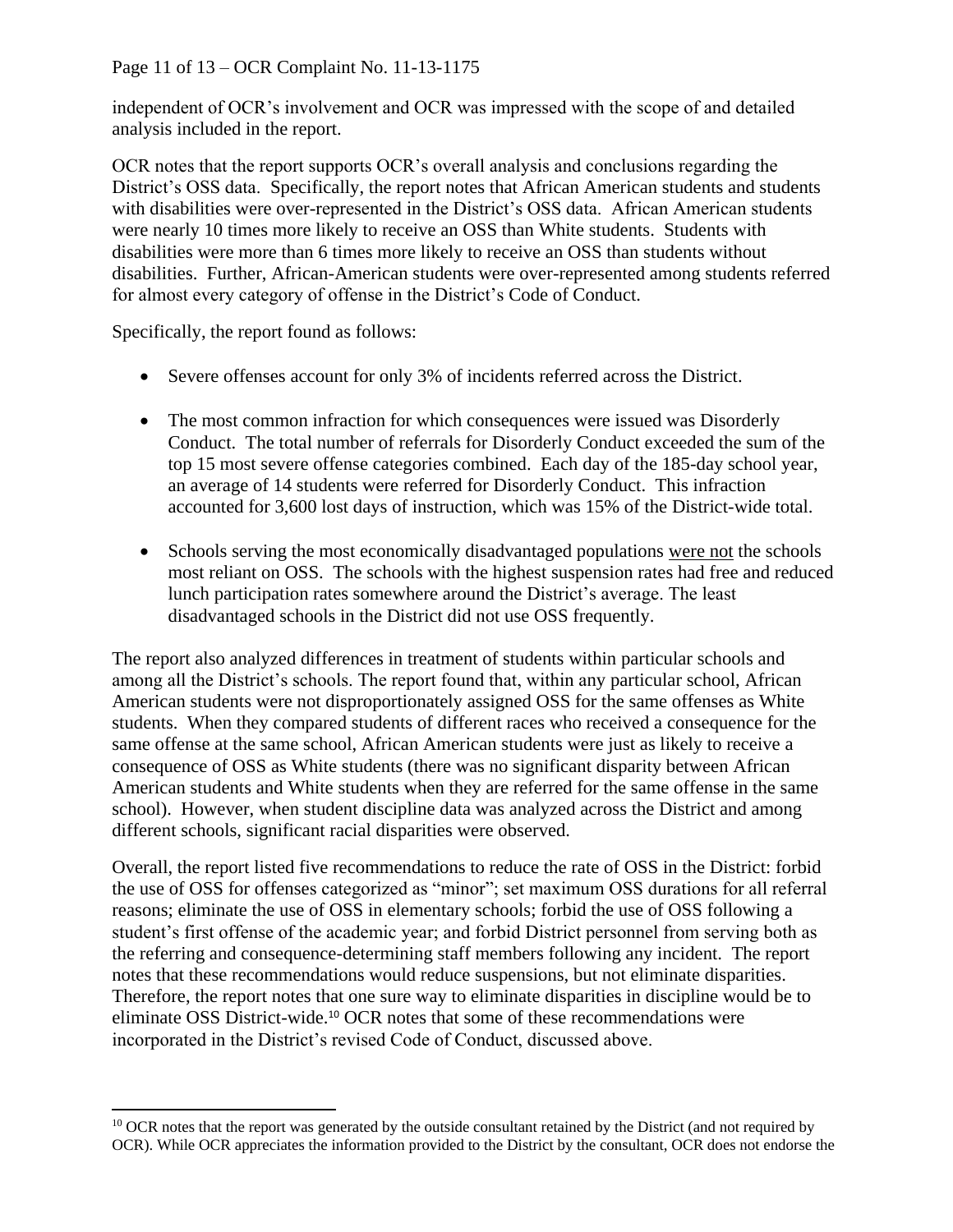## *Resolution Agreement*

OCR would like to commend the District on its cooperation throughout this investigation and its proactive efforts to address discipline rates and disparities in the District. Since the beginning of this investigation, the District has been extremely prompt and responsive to OCR and has taken a noted interest in improving its policies and procedures regarding discipline. The District has engaged with the community, students and parents regarding its discipline policies and practices and has invested its resources in this issue, including personnel, time and money. Specifically, OCR notes the inclusive, comprehensive community forums held by the District, including the District's decision to change the format of the meetings in response to community concerns. OCR was also notes the District's hiring of an independent consultant to analyze its discipline data. The District also took proactive steps to communicate its discipline data to school administrators on a regular basis and give them behavior management tools and alternatives to suspensions. The District's actions reflected its commitment to Positive Behavior Interventions and Supports and its commitment of high-level District personnel to the issue of discipline reflected the District's goal of reducing discipline rates and disparities. Finally, OCR commends the District on its proactive efforts to revise its discipline policy and reduce the numbers of suspensions for lower level infractions. The District's February 2016 Code of Conduct, which was implemented immediately upon passage by the Board of Education, reflected the District's commitment to addressing disproportionate school discipline statistics.

As stated above, the District, through counsel, has expressed an interest in entering into a Voluntary Resolution Agreement to resolve this complaint. In addition, the Complainants presented additional information to OCR suggesting provisions to the resolution agreement. The Agreement is intended to ensure that the District implements fair and equitable discipline policies and practices and creates an environment where all students feel safe and welcome. Based on the commitments the District has made in the attached Agreement, OCR has determined that it is appropriate to close the investigative phase of this complaint. OCR will monitor the District's implementation of the Agreement to ensure that the provisions of the Agreement are implemented in a timely and effective manner and that the District's discipline policies are implemented in a non-discriminatory manner.

#### *Conclusion*

l

This concludes OCR's investigation of the complaint. This letter should not be interpreted to address the District's compliance with any other regulatory provision or to address any issues other than those addressed in this letter. This letter sets forth OCR's determination in an individual OCR case. This letter is not a formal statement of OCR policy and should not be relied upon, cited, or construed as such. OCR's formal policy statements are approved by a duly authorized OCR official and made available to the public. The complainant may have the right to file a private suit in federal court whether or not OCR finds a violation.

Please be aware that the District may not harass, coerce, intimidate, or discriminate against an individual because he or she filed a complaint or participated in the complaint resolution process. If this happens, that individual may file another complaint alleging such treatment. Also, under the Freedom of Information Act, it may be necessary to release this document and related

findings or recommendations of the consultant and does not, for example, require the District to prohibit the use of OSS district-wide.